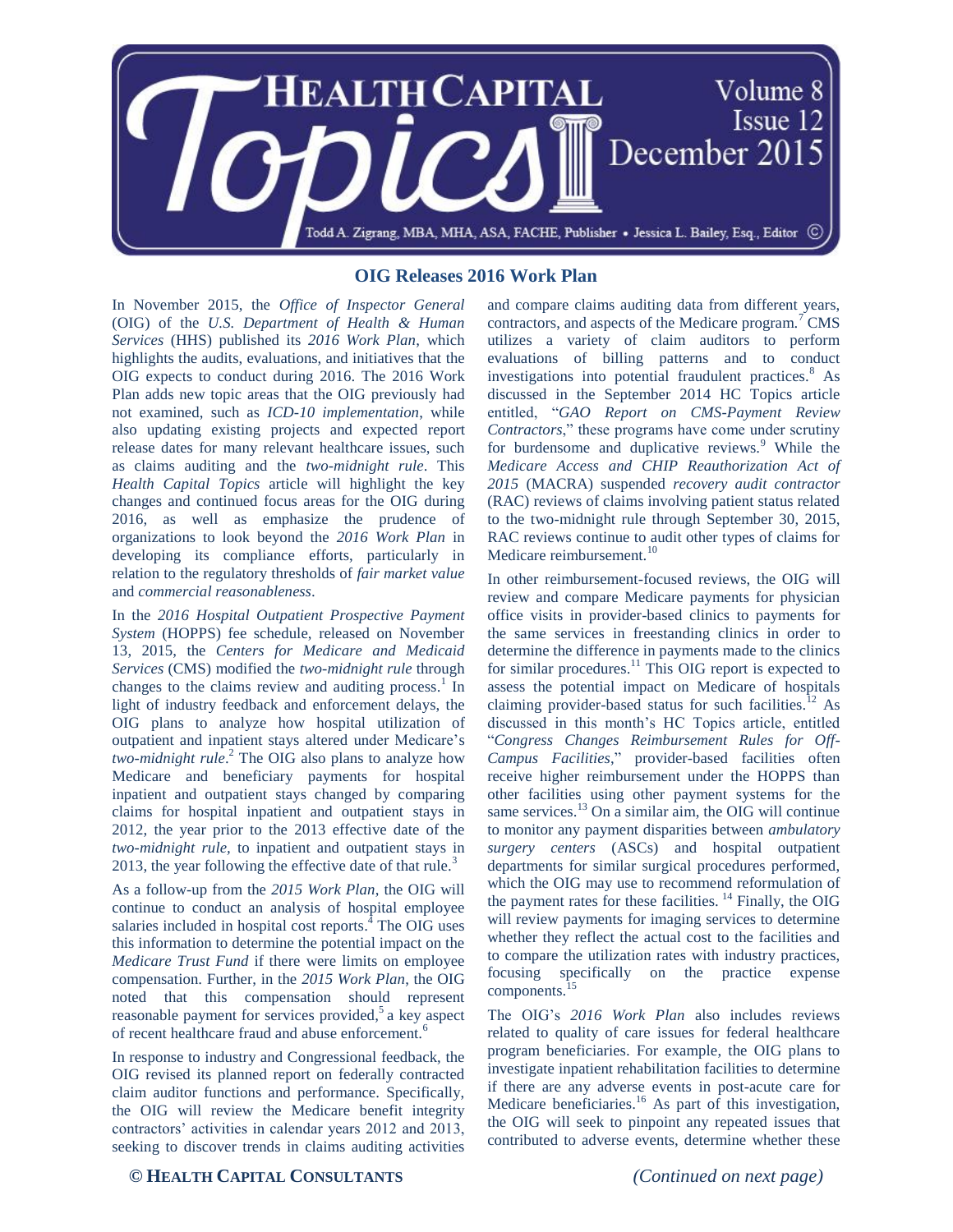events were preventable, and estimate the costs associated with these adverse events.<sup>17</sup> A 2013 study published in the *Journal of Patient Safety* estimated that over 210,000 lethal adverse events occur per year, which often contributes to the permanent injury or death of hospital patients. <sup>18</sup> The prevalence of adverse events contributes to the expense of medical malpractice insurance, which healthcare entities often provide for their practitioners.<sup>19</sup> The *Affordable Care Act's* (ACA) focus on improving quality of care could also help lower the malpractice costs through reducing the occurrence of adverse events.<sup>20</sup> Additionally, occurrence of adverse events.<sup>20</sup> Additionally, *healthcare-acquired conditions* (HACs) remain a concern for the OIG in 2016. Specifically, the OIG is interested in whether certain states provided Medicaid payments for HACs, despite a 2011 prohibition outlawing federal payments for medical assistance relating to a HAC.<sup>21</sup>

Other planned OIG reviews that are discussed in previous OIG work plans include a report on the utilization of *electronic health records* (EHRs) by healthcare providers who participate in CMS initiatives. Specifically, the OIG will review the level of EHR use by *accountable care organizations* (ACOs) participating in the *Medicare Shared Savings Program* (MSSP) to determine the effect EHRs may have on care coordination between providers and the quality of care ultimately provided.<sup>22</sup>

In addition to reviews and reports on issues discussed in previous work plans, the OIG added two (2) noteworthy projects to its *2016 Work Plan*. First, the OIG added a project examining submitted claims that Medicare paid according to the *skilled nursing facility* (SNF) prospective payment system.<sup>23</sup> In 2013, the OIG issued a report noting that SNFs are increasingly billing at the highest level of therapy performed, even when not appropriate. $24$  Similarly, the OIG also found that Medicare payments for services "*greatly exceeded SNF's cost for therapy*."<sup>25</sup> In response, the OIG plans to determine the extent to which these billing practices were appropriate and in compliance with federal regulations.<sup>26</sup> Based on its findings, the OIG will conduct audits of the payments and services provided to determine any noncompliance with SNF billing requirements.<sup>2</sup>

Second, the OIG plans to review CMS's implementation of ICD-10, which was released on October 1, 2015. The OIG will review CMS's management of the implementation of the ICD-10 coding system, which currently supplies the codes for Medicare Parts A and B<sup>28</sup> As part of this review, the OIG plans to inspect the assistance and guidance provided by CMS and its contractors to hospitals and physicians transitioning to ICD-10, as well as the effect the transition has had on claims processing, including resubmissions, appeals, and medical reviews.<sup>29</sup>

The *2016 Work Plan* provides insight into the areas in which the OIG plans to utilize its resources during 2016, which can help an organization develop its compliance plan for 2016. <sup>30</sup> However, organizations would remain

prudent to also note recent OIG enforcement actions and settlements in developing its compliance plan, most notably the OIG's June 2015 Special Fraud Alert regarding physician compensation as well as recent settlements in *United States ex rel. Barker v. Columbus Regional Healthcare System et al.*, *U.S. ex rel. Reilly v. North Broward Hospital District*, and *U.S. ex rel. Payne et al. v. Adventist Health System et al.* (which are detailed in the October 2015 Health Capital Topics article entitled, "*Regulatory Scrutiny for Physician Compensation Continues.*")<sup>31</sup> While these actions and alerts extensively examine the thresholds of *fair market value* and *commercial reasonableness*, the 2016 Work Plan provides little discussion as to these thresholds, even though the OIG has increasingly targeted these issues in the past year. In light of the aforementioned cases, it may be beneficial for healthcare organizations to consider these three cases, the June 2015 Special Fraud Alert, and the *2016 Work Plan* when examining their own compliance programs, particularly in regard to the regulatory thresholds of *fair market value* and *commercial reasonableness*.

- 2 "Work Plan Fiscal Year 2016" By OIG, November 2, 2015, http://oig.hhs.gov/reports-andpublications/archives/workplan/2016/oig-work-plan-2016.pdf (Accessed 12/16/15), p. 6.
- 3 *Ibid*.

 $\overline{a}$ 

- 5 *Ibid*, p. 2.
- 6 For example, see "United States ex rel. Payne et al. v. Adventist Health System et al.," Case No. 3:12cv856-W (W.D.N.C. February 13, 2013), Relator's Amended Complaint, p. 11.
- 7 "Work Plan Fiscal Year 2016" OIG, November 2, 2015, p. 24. 8 *Ibid*.
- 9 "GAO Report on CMS-Payment Review Contractors" Health Capital Topics, Vol. 7, No. 9 (September 2014).
- 10 "Medicare Access and CHIP Reauthorization Act of 2015" Pub. L. No. 114-10, § 521, 129 Stat. 87, 176 (April 16, 2015).
- 11 "Work Plan Fiscal Year 2016" OIG, November 2, 2015, p. 7.
- 12 *Ibid*.
- 13 "Congress Changes Reimbursement Rules for Off-Campus Facilities" Health Capital Topics, Vol. 8, No. 12 (December 2015).
- 14 "Work Plan Fiscal Year 2016" OIG, November 2, 2015, p. 16.

- 16 *Ibid*, p. 10.
- 17 *Ibid*.
- 18 "A New, Evidence-Based Estimate of Patient Harms Associated with Hospital Care," By J.T. James, *Journal of Patient Safety*, Vol. 9. No. 3 (September 2013), p. 127.
- 19 See generally "Chapter 11: Medical Malpractice and Tort Reform" By Robert James Cimasi, MHA, ASA, FRICS, MCBA, CVA, CM&AA, and Todd A. Zigrang, MBA, MHA, FACHE, ASA, found in "Risk Management and Asset Protection Strategies for Doctors" by David Marcinko, M.D. (forthcoming 2016).
- 20 "Currents in Contemporary Bioethics: Health Care Reform and Medical Malpractice Claims," By Mark A. Rothstein, Journal of Law, Medicine, and Ethics, Winter 2010, p. 871; See generally "Chapter 11: Medical Malpractice and Tort Reform" By Robert James Cimasi, MHA, ASA, FRICS, MCBA, CVA, CM&AA, and Todd A. Zigrang, MBA, MHA, FACHE, ASA, found in "Risk Management and Asset Protection Strategies for Doctors" by David Marcinko, M.D. (forthcoming 2016).
- 21 "Payment Adjustment for Provider-Preventable Conditions Including Health Care-Acquired Conditions" Federal Register,

## **© HEALTH CAPITAL CONSULTANTS** *(Continued on next page)*

<sup>1</sup> "Hospital Outpatient Prospective Payment System" Federal Register Vol. 80, No. 219 (November 13, 2015) p. 70298, 70305.

<sup>4</sup> *Ibid*.

<sup>15</sup> *Ibid*, p. 18.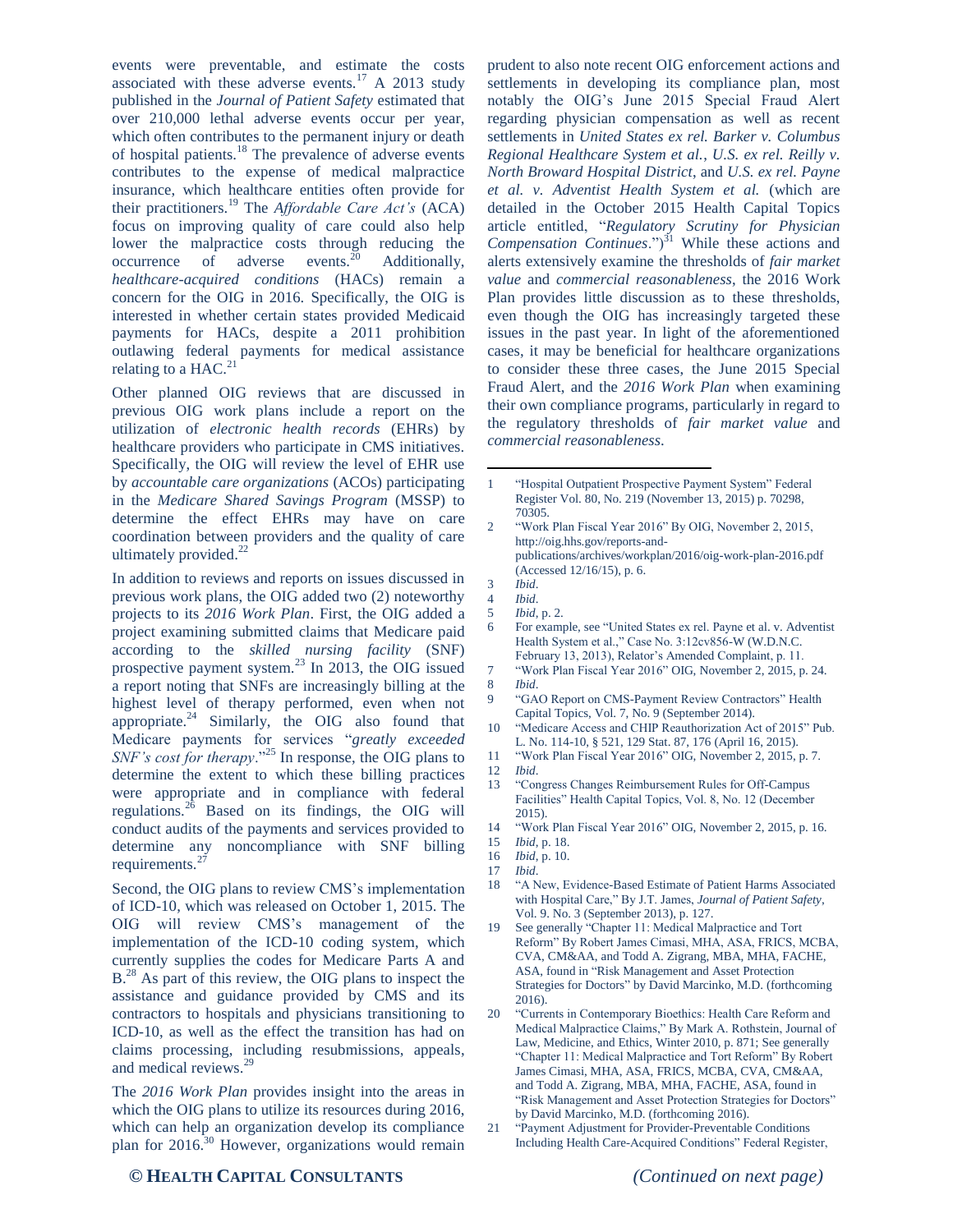Vol. 76, No. 108 (June 6, 2011) p. 32816; "Work Plan Fiscal Year 2016" OIG, November 2, 2015, p. 35.

22 "Work Plan Fiscal Year 2016" OIG, November 2, 2015, p. 25. 23 *Ibid*, p. 11.

 $\overline{a}$ 

- 24 "The Medicare Payment System for Skilled Nursing Facilities Needs to be Reevaluated" OIG, September 2015, http://www.oig.hhs.gov/oei/reports/oei-02-13-00610.pdf (Accessed 12/22/15).
- 25 "Work Plan Fiscal Year 2016" OIG, November 2, 2015, p. 11.

 $\overline{a}$ 

- 30 "OIG Releases 2016 Work Plan" By Patrick J. Cannon, Esq., et al., The National Law Review, November 12, 2015, http://www.natlawreview.com/article/oig-releases-2016-workplan (Accessed 12/22/15).
- 31 "Regulatory Scrutiny for Physician Compensation Continues" Health Capital Topics, Vol. 8, No. 10 (October 2015).

<sup>26</sup> *Ibid*.

<sup>27</sup> *Ibid*.

<sup>28</sup> *Ibid*, p. 26. *Ibid.*